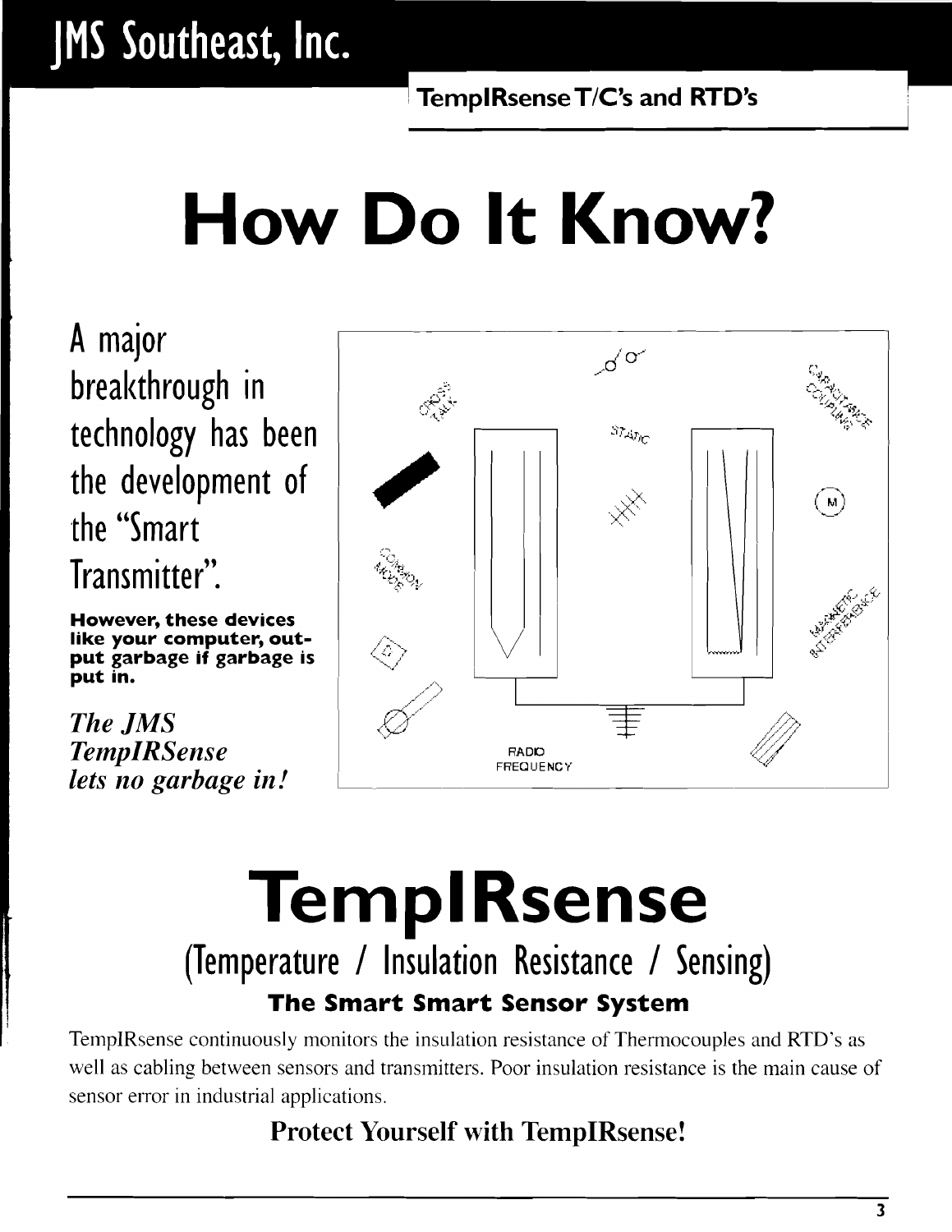#### **TemplRsense-The System**

This "Smart Transmitter" continuously monitors the insulation resistance of thermocouples and 3-wire RTD"s as well as the cabling between sensor and transmitter. For this, an extra lead is required inside the thermocouple or RTD. When the insulation resistance is too low. the TempIR transmitter will signal this with a twinkling LED in the front and the output signal will go to a prcprogrammed value.

#### **How It Works?**

A too low insulation resistance in temperature sensors wiIl give erroneous measurements independent of brand and type. Templkscnsc gives you the ability to detect a bad signal before you make a bad product for your customers. TempIRsense not only monitors the sensor hut also the conductors from the sensors terminal to the transmitter terminals. This gives full control on the condition of the measuring chain from measuring point to transmitter.

#### **TempiRsense - The Sensor**

The ungrounded thermocouples and RTD"s are made especially to match up with the TempIR transmitters. A separate wire, built into the sensor itself. allows the excitation current of the checking circuit to do its job at the business end of the sensor without interfering at all with the normal process signal.

#### **Why you need it now...**

Saws \$

- You comply with ISO guidelines without sending a technician to calibrate on a frequent basis
- You know your sensor is going had before you make a had product
- You know your sensor is going had before it fails
- Lower up front costs than other "so called" Smart Transmitters

#### Saws **Time**

- You spend less time on sensor calibrations
- You spend less time replacing sensors
- Your quality auditor does not have to review as many documents because you won't be generating any for these sensors
- Less time spent training on failure analysis

Compliance costs without wasting any time of the useful life of the sensor or the useful time of the technician. TempIRsense and TempIRsense +(Hart Protocol) are the names of these brand new products from JMS Southeast.

# **Here's how to order...**

- 1) Select the thermocouple from page 1-1 in the JMS Southeast catalog as usual. However, when you get to selection #3 (Limits of Error) add an "S" to the category.
- 2) Select the **RTD** from page 3-1 **in** the JMS Southeast catalog as usual. However, when you get to selection #3 (Element Construction) add an "S" to the category.

See page 18 for transmitter ordering or just call 800. 873 .1835 and ask for TempIRsense

**The following are Technical Notes and descriptions of the numerous benefits of these brand new products.**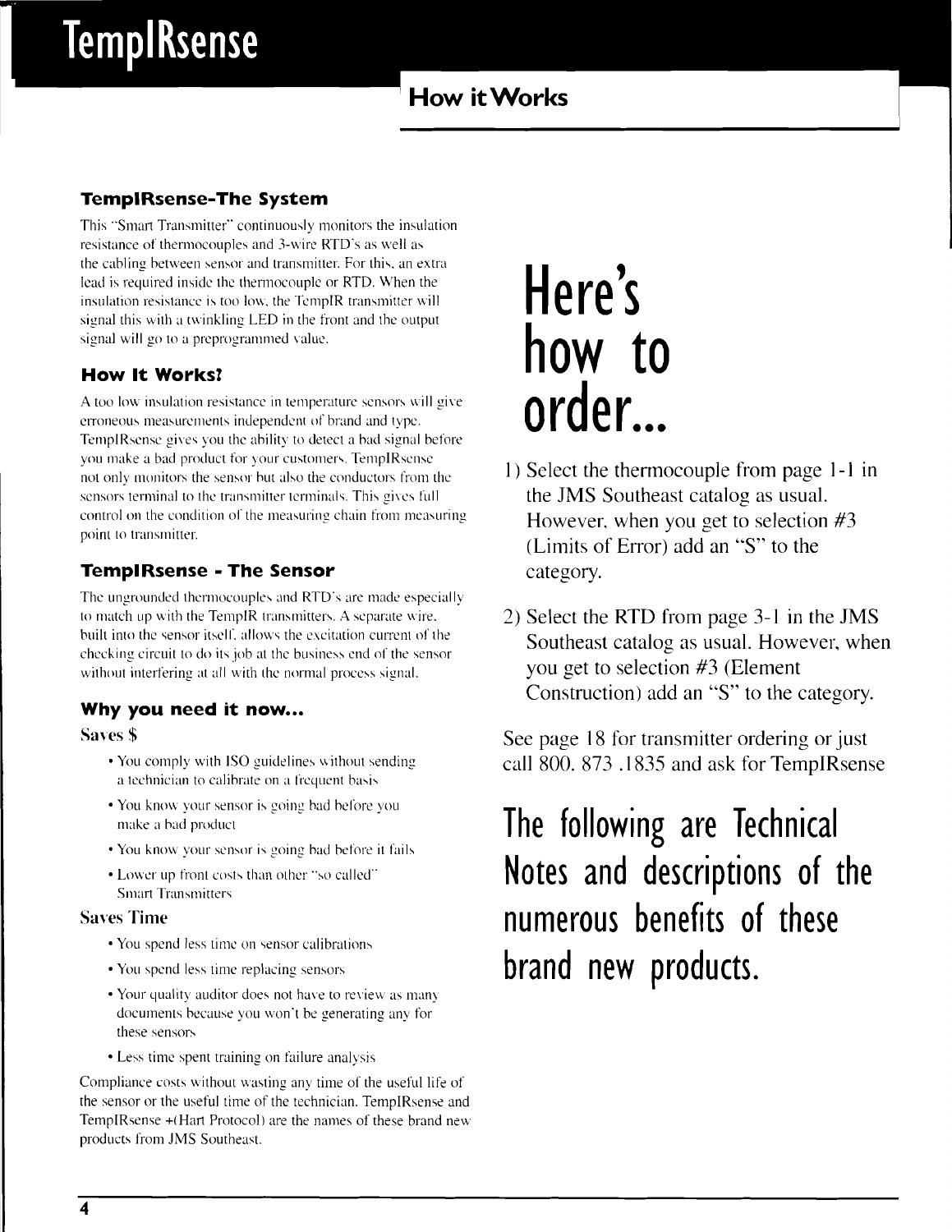## **The influence of insulation resistance on temperature measurements**

#### **How to get an early warning of low insulation resistance**

*This Technical Note describes how the insulation resistance influences the measurements on RTD* :\' *and thermocouples and how to get an early warning regarding errors due to low insulation.* 

The structure of an RTD and a thermocouple have properties which can lead to erroneous measurements. This is independent of brand and type, One of the most common sources of error is the insulation in the thermometer. which, if too low, can give a serious degradation of the measurement. Insulation can be lowered by moisture, heat. vibration, Physical or chemical influence or radioactive influence, This Technical Note will give an explanation to the necessity of keeping an eye on the insulation resistance.

#### **RTD's**

The RTD element is a low-resistance sensor and a too low insulation resistance will influence the measurement. Figure I shows the electrical schematic for an RTD and the insulation resistance connected to a temperature transmitter.



The measuring current goes through the RTD element. but a negligible fraction is normally passing through the high insulation resistance Riso I. When the insulation is lowered. a greater fraction of the current will pass through the insulation. As a result of this. the measured voltage over the combined resistance of RTD and insulation resistance will be lower than if the insulation resistance was sufficiently high. This will give a too low measured temperature value and this is not dependent on whether the transmitter is isolated or not. If the transmitter is without galvanic isolation between input and output. a low insulation resistance between sensor and earth can carry a part of the measuring current. This will also give a too low indicated temperature. With an isolated transmitter this will not happen. Please see Figure 2.



**1 \_** 

#### **Thermocouples**

Low insulation in thermocouple sensors will give other errors. EMF from the thermocouple is not particularly sensitive for low insulation. The problem is rather that a low insulation will give a new measuring point on the location of the low insulation. If this location is near the intended measuring point, the error will be negligible. If the low insulation is in a location where the temperature differs from the measuring point. there is a possibility of a significant error. Low insulation in thermocouples can also give problems with the indication of sensor breakage. Please see Figure 3.



#### **Monitoring the insulation resistance**

The TempIR transmitter is microcontroller based and does a couple of measurements and controls beyond the standard measurements. One of these controls is to monitor the insulation resistance of the sensor. To accomplish this the sensor must be furnished with an extra conductor. Under certain circumstances there is a possibility of using the cable shield. See below. When the insulation resistance is too low, the TemplRsense will signal this with a twinkling LED in the front and the output signal will go to a preprogrammed value.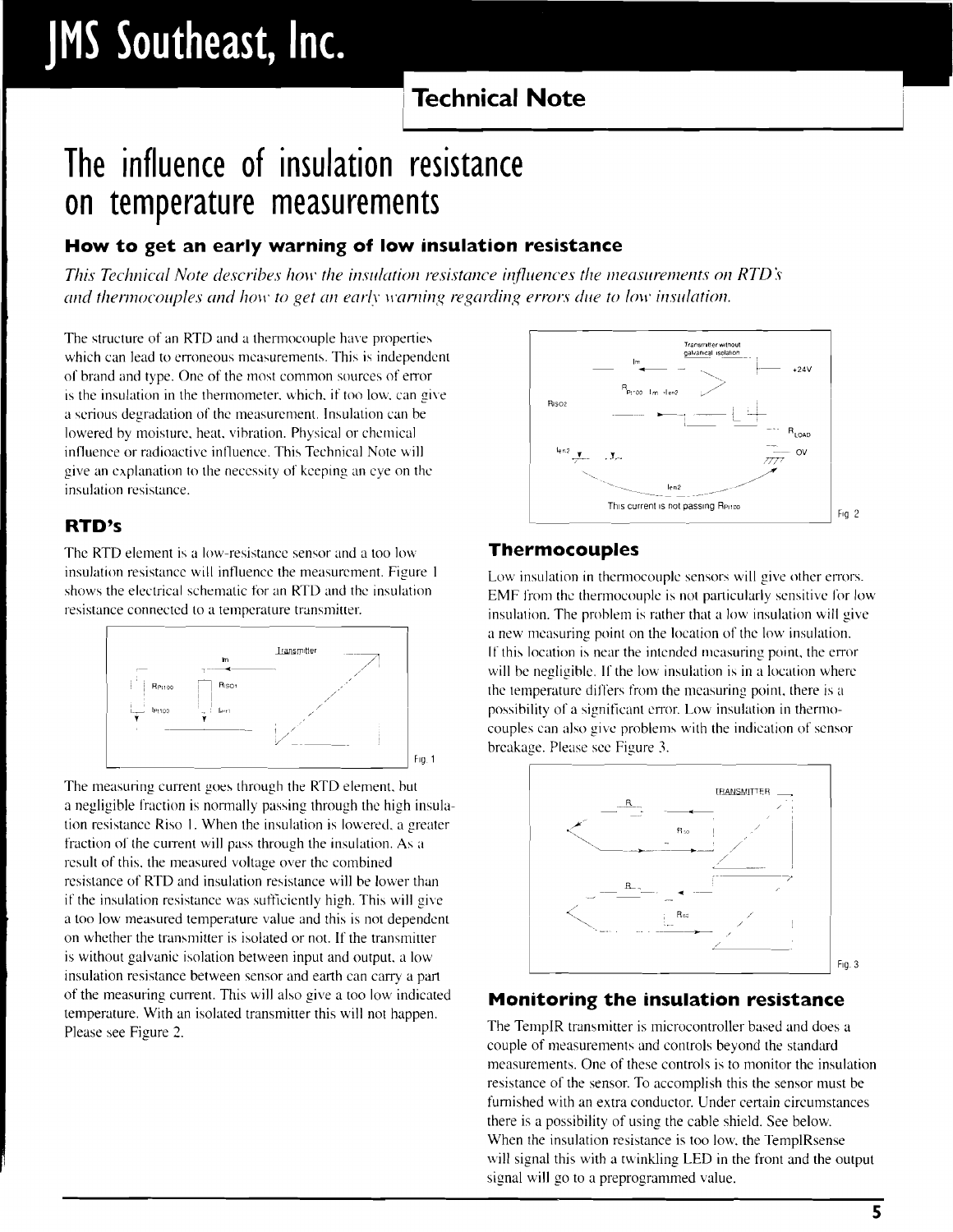# **IMS Southeast, Inc.**

## **Technical Note**

#### **RTD's**

For RTD's the limit of insulation is 500 Kohm. By 400 C the added error is 0.4 C. If the insulation is lowered to 100 Kohm there will be an added error of 1.6C. See Figure 4.



#### **Thermocouples**

For thermocouples the limit of low insulation is 50 Kohm. The added error depends on the relation between the lead resistance R and the insulation resistance Risq. The error is also dependent on the temperature difference between the measuring point and the location of the low insulation. Under the following circumstances, measuring temperature 1000C. ambient temperature 25 C and R equals 50 Ohm there will be an error of 1% if the insulation resistance is 5 Kohm. This equals 10 C. It is assumed that the low insulation is in the area with 25 C.

#### **Sensor Solution**

TemplRsense is applicable for 3-wire RTD's and thermocouples. For correct usage the sensor must have an extra conductor. This conductor will have a separate terminal and go through the sensor all the way to the sensor element. See Figure 5.



Mineral insulated RTD's and thermocouples use an unconnected conductor. Due to the low insulation resistance in mineral insulated thermocouples at high temperatures. it is not useful to monitor the high temperature end, above  $5-600$  C depending on application. Instead. it is important to monitor connections and cables from the sensor to the transmitter. It is not recommended to use the housing of the sensor as the monitoring



conductor. One task of the housing is to keep interference outside the measurements. Connecting the housing to the TemplRsense terminal can lead to erroneous measurements. This is also applicable to cable sensors. See Figure 6.

#### **Conclusion**

#### *Full control over sensor and connection*

Too low insulation resistance in temperature sensors can give erroneous measurements independent of brand and type. TemplRsense gives the possibility of substituting sensors with low insulation resistance in 3-wire RTD's and thermocouples in time. TemplRsense does not only monitor the sensor but also the conductors from the sensors terminal to the transmitter terminals, This gives a full control on the condition of the measuring chain from measuring point to transmitter.



Ref: See Sensors Magazine. April 1995 Issue. See Measurements & Control. September 1997 Issue, p. 276.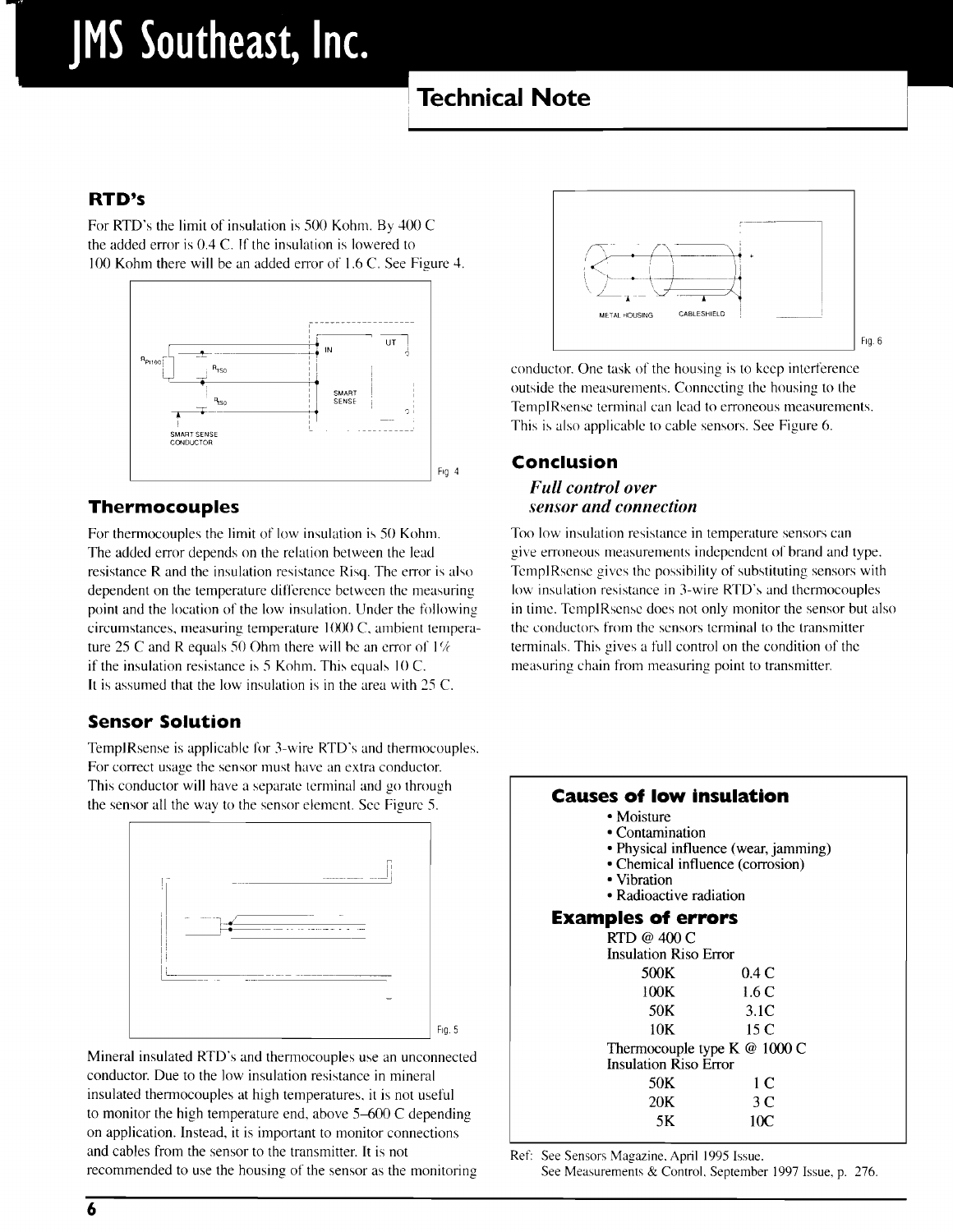# **Precision In-head Temperature Transmitter**

- **Standard Inputs for: RTD's, IEC - JIS 100 ohm 1000 ohm II Thermocouples**  m**V and resistance**
- **True on-line Configuration**
- **Customized 40 point linearization**
- **TemplRsense, unique monitoring of insulation resistance**
- **Input-output isolation 1500 VAC**
- **Simplified mounting with large center holes**
- **Integrated tagging and customized texts**
- **Easy to configure**



#### **General Description**

TempIR is a 2-wire loop-powered intelligent transmitter. Small size and extreme versatility makes the TempIR an ideal choice for all industrial instrumentation.

The transmitter is manufactured for inputs from a wide range of RTD's, thermocouples, plain mV, and resistance. A customized linearization can easily be generated.

Wide power supply range allows for high load in the output loop. e.g, long output leads and multiple instruments,

TempIR is configured with TemPRO, the general software to configure the entire temp-family. The program is Windows driven and easy to use.

The configuration can be performed on-line. with inand outputs connected. While receiving new parameters, the transmitter will freeze the output signal and return to normal operation after completed transmission of the new parameters.

Templksense continuously monitors the isolation resistance of thermocouples and 3-wire RTD's as well as the cabling between sensor and transmitters,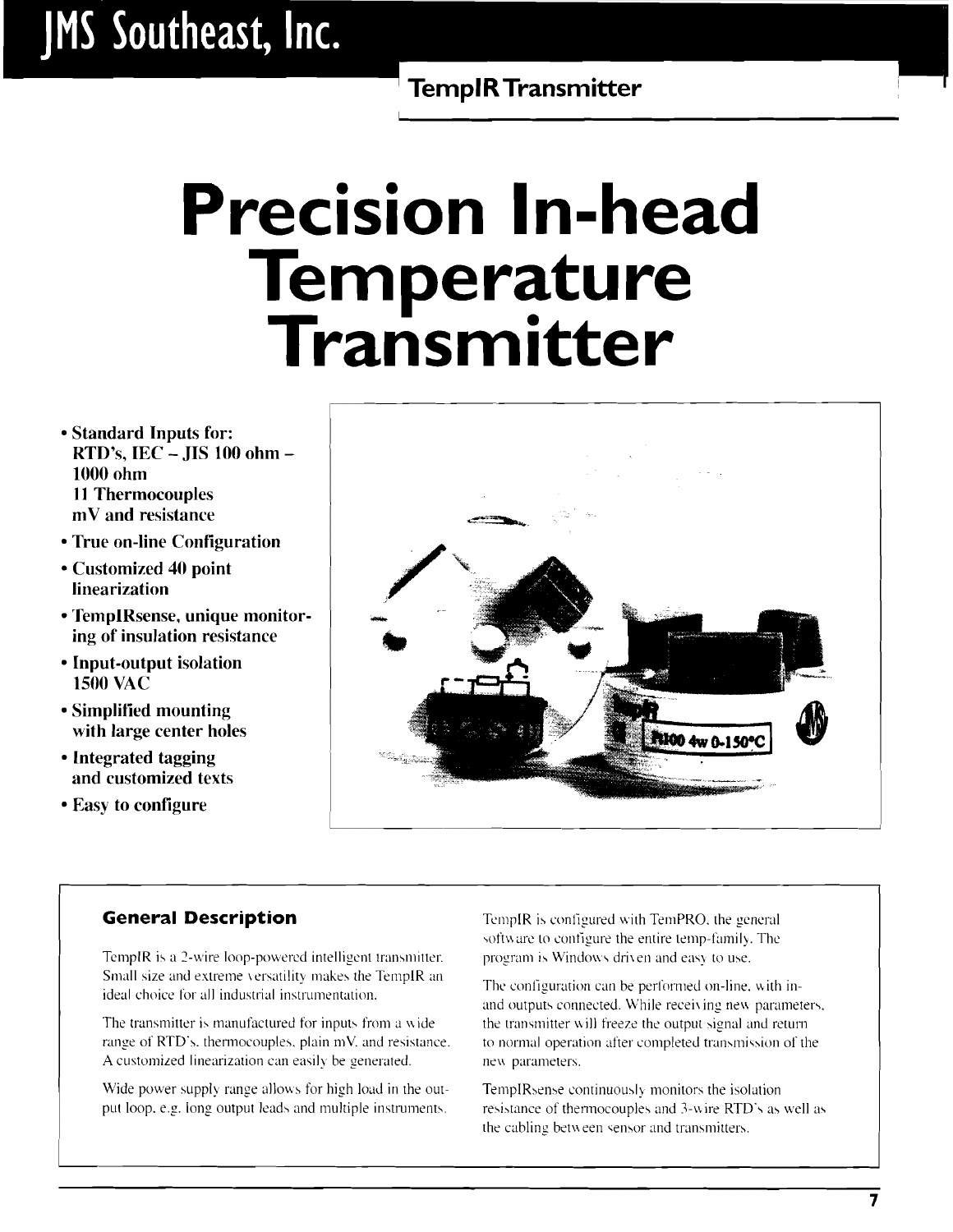## TemplR

## **Transmitter Features**

#### **Temperature Measurements with RTD's and other Resistances**

- All resistance sensors are connected with 3 or 4 sensor leads.
- Monitors sensor break and forces output to user defined level when disconnected.
- Monitoring can be switched off.



#### **Temperature Measurements with Thermocouples and plain voltage**

- Accepts inputs from II types of Thermocouples.
- Leads or extension wire leads must be connected directly to the terminal of the TempIR to obtain correct junction compensation.
- A user definable linearization is accessible.
- Monitors sensor break and forces the output to a user defined level when disconnected
- Monitoring can be switched off.



#### **Customized Linearization**

- Input is configurable to an arbitrary nonlinear relation.
- Fig. 3a and 3b show how a nonlinear relation between the in and output of a pressure sensor is linearized.
- Concept of engineering units simplifies description of linearizing function.



0-100 kPa/4-20 mA is reconfigured by changing the engineering units to the new value. The corresponding mV-signal is tied to the engineering unit and will follow accordingly.

#### **Controlled Output for Installation Startup**

- Set to automatically provide fixed or recurring output values regardless of input signal.
- Time periods in recurring modes are selectable.
- Sec Fig. 4



#### **Limited Output**

- Limited to high and low selectable values.
- Overridden by sensor break and TcmplRsense.



#### **Timing and Scanning**

- A sampling method is used to process the input signal.
- Input changes will influence the output during the following cycle.
- See Fig. 6



#### **Isolation**

- Transformer designed
- Will resist 1500 VAC rms for I minute

- Loop-powered  $\bullet$  Will work on  $\begin{bmatrix} 1 & 1 & 0 & 0 \\ 0 & 1 & 0 & 0 \\ 0 & 1 & 0 & 0 \end{bmatrix}$
- voltages down to 6.5 volts. • Reversed supply
- transmitter.

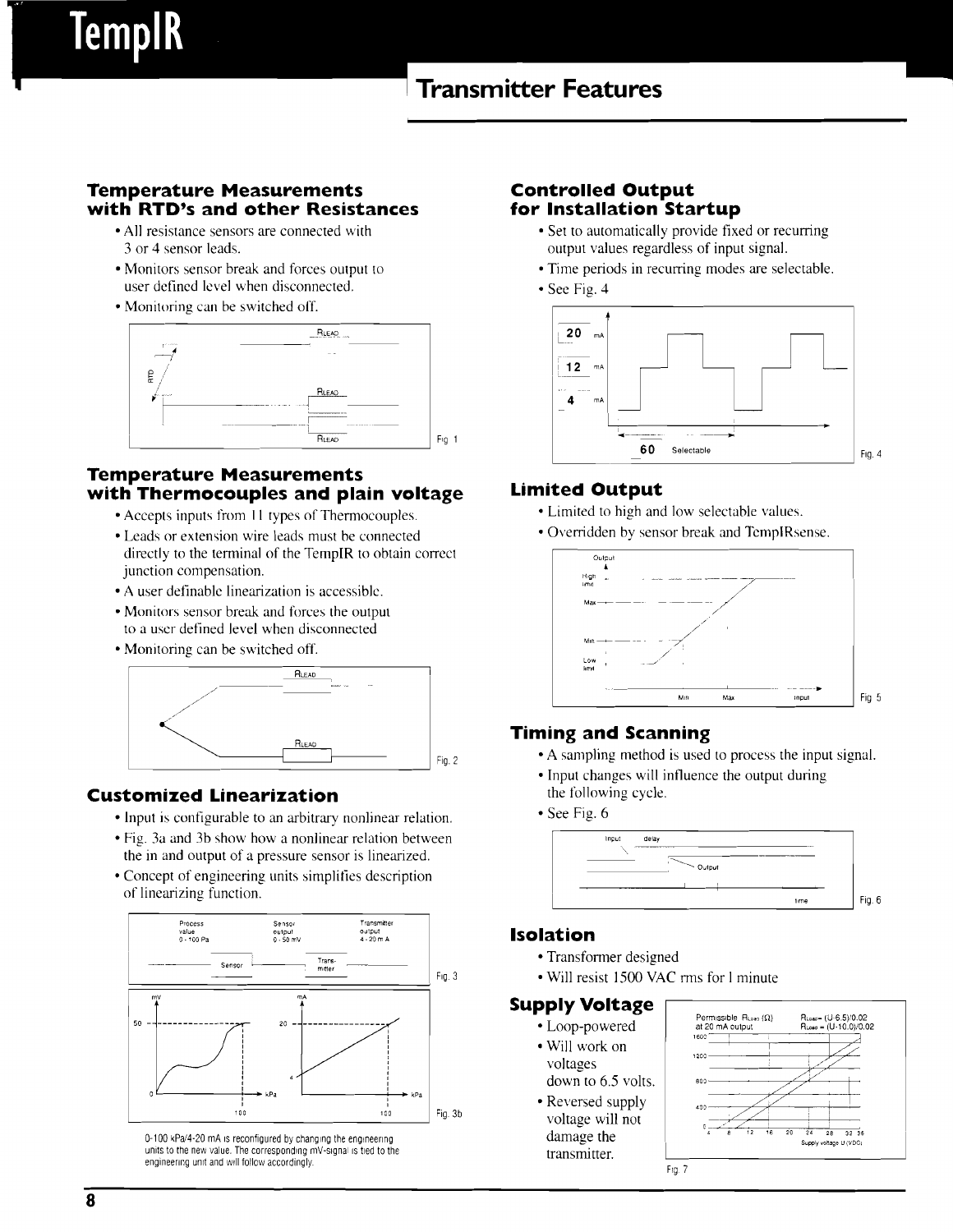# TemplR

! I

#### **Linearity Error**

- Defined as the maximum deviation from a straight line through the lower and upper range values of the measuring range.
- See Fig. R



#### **Calibration Inaccuracy**

- Defined as the maximum deviation in the lower and upper range values of the measuring range.
- Offset and noise set the limits when measuring small ranges.
- $\bullet$  Inaccuracy is expressed in either an absolute value (C, F. V. Ohms) or as a percentage of the maximum input signal.
- See Fig. 9



#### **Mounting**

• Designed to fit inside connection heads type DIN or larger. The large center hole facilitates the pulling through of the sensor leads, simplifying the mounting procedure. Fig. 10



#### **Sensor Break and Sensor Isolation**

- Monitoring is furnished with a pulsed excitation voltage.
- Eliminates the voltage drop in lcadwires normally caused by a de excitation voltage.

#### **Lead Resistance Effects**

The effect of lead resistance is always negligible in 4-wire connections. The same goes for 3-wire connections when all 3 leads have equal resistance. See Table 1 for the error introduced by unequal lead resistance. For a difference of Rdiff the table shows the error in the measured temperature.

Table I shows an example of the error caused in a 3-wire connection for Pt I00 and Pt1000 assuming all three wires first haxing equal resistance. A change in the wire resistance of the magnitude Rdiff will cause an error expressed in C or F.

| Fable - |  |
|---------|--|
|---------|--|

| Rdiff change in<br>wire resistance. | $0.01\Omega$           | 1Ω                    |
|-------------------------------------|------------------------|-----------------------|
| Error                               |                        |                       |
| Pt100                               | 0.025 °C, 0.045 °F     | $2.5 °C$ , $4.5 °F$   |
| Pt1000                              | $0.002$ °C, $0.004$ °F | $0.25 °C$ , $0.45 °F$ |

Error caused by unbalanced wires in 3-wire connection.

#### **Low-Pass Filtering**

- A configurable low-pass filter will filter out noise and other disturbances.
- Damping can be set to values between 0 and 60 seconds in internal of I second. Filtering time is measured as the time required for the output to go from  $0$  to  $90\%$  of its final value after a step input has been applied to the inputs.

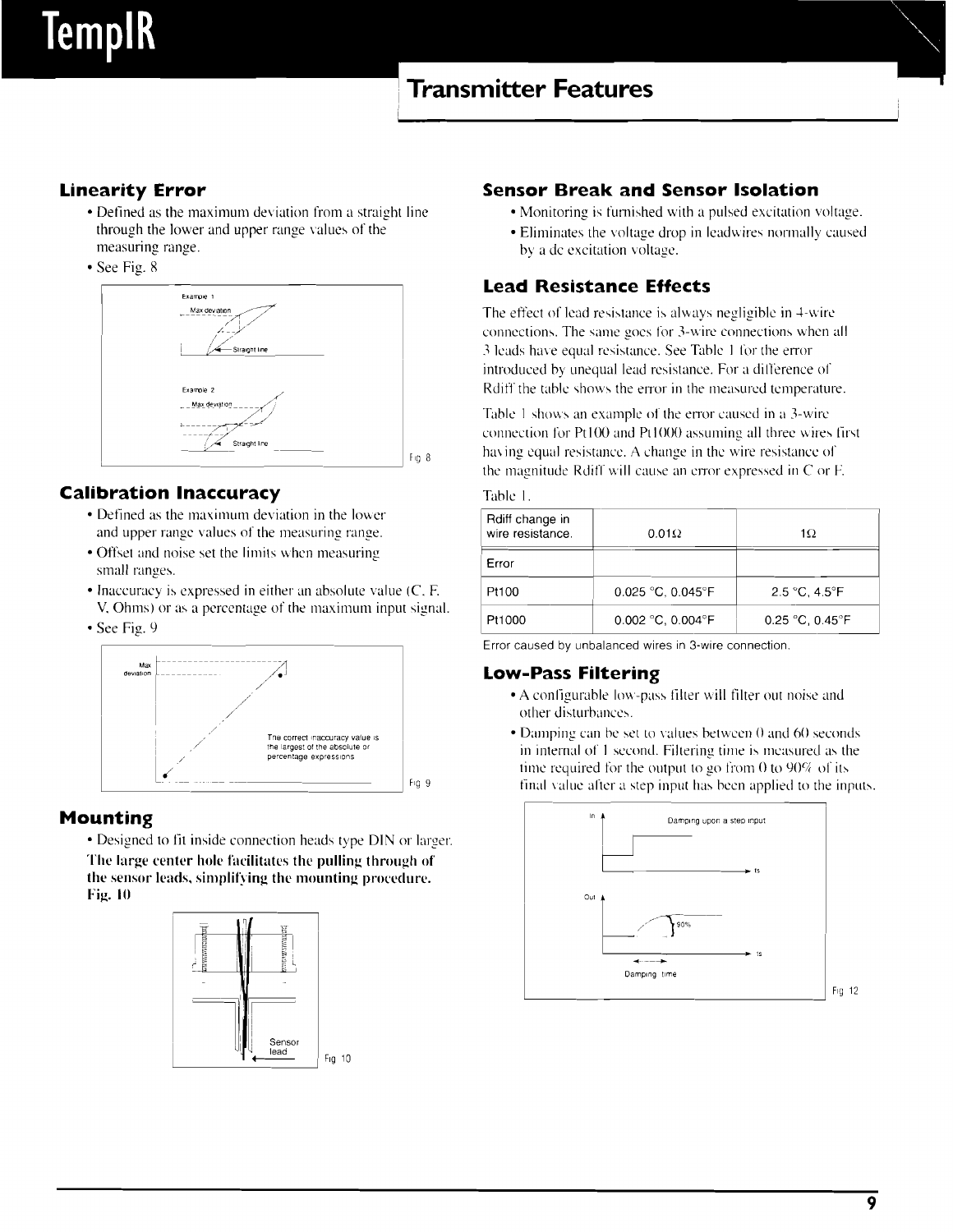#### TemPRO-the user friendly software for TempIR

TemPRO 4.03 is the software with which all user-configurable parameters in TempIR can be reached. TemPRO 4.03 is compatible with Windows 3.1 and Windows 95. The program is menu-driven and easy to learn. On-line help at your fingertips is an effective tool for all users. In addition, TemPRO 4.03 configures all products of the Temp family. See Fig. 13



 $F_{10}$  13

#### **Software Features**

#### **Engineered Units**

**TemPro** 

- Ability to use engineering units for directly specifying custom ranges.
- Can be changed instantly by re-ranging the engineering unit.

#### **Customized Linearization**

• Utilized in two ways: either by entering datapairs or entering coefficients of a polynomial.

#### **Datapairs**

- Up to 40 datapairs can be entered to describe the input signal.
- Up to 7 datapairs can be entered to describe the cold junction compensation of a thermocouple.
- · See Fig. 14

| <b>CONTRACTOR</b><br>Ì | 8                   | SOLF<br>ê                  | ок                 |                                |        |               |                      |                                   |                      |      |                 |
|------------------------|---------------------|----------------------------|--------------------|--------------------------------|--------|---------------|----------------------|-----------------------------------|----------------------|------|-----------------|
|                        |                     | <b>Sensor compensation</b> |                    |                                |        |               |                      | <b>Cold junction compensation</b> |                      |      |                 |
|                        |                     | No of datapairs:           |                    | $\boxed{40}$ $\boxed{\bullet}$ |        |               |                      |                                   |                      |      |                 |
| No                     | z                   | 0 <sub>hm</sub>            | No                 | z                              | Ohm    | No            | z                    | <b>Ghe</b>                        | No                   | z    | 0 <sub>bm</sub> |
| 1                      | lo                  | lo                         | 11                 | 9.8                            | 0 2901 |               | $21 \overline{32.1}$ | 5 3812                            | 31                   | 62,7 | 32,536          |
| 2                      | 10.4                | 0 0004                     |                    | $12 \overline{11.9}$           | 0.4564 |               | $22 \sqrt{354}$      | 8826.3                            | $32$ 656             |      | 36.863          |
| 3                      | 0.7                 | 0.0012                     | $13\sqrt{14}$      |                                | 0.672  |               | $23$ 38.7            | 8,8069                            | 33 68.4              |      | 41 385          |
| 4                      | 14                  | 0.0047                     | $14 \overline{16}$ |                                | 0.928  |               | $24 \overline{1,9}$  | 10,883                            | $34 \overline{71.2}$ |      | 46.261          |
| 5                      | 2.1                 | 0.0105                     |                    | $15 \sqrt{17.9}$               | 1.2215 | $25\sqrt{45}$ |                      | 13,180                            | $35 \overline{74}$   |      | 51,504          |
| 6                      | 12.7                | 0.0176                     |                    | $16 \overline{198}$            | 1.5682 |               | $26 \overline{48,1}$ | 15.774                            | 36                   | 79.4 | 62,697          |
| 7                      | l4                  | 0.04                       |                    | $17\sqrt{21.7}$                | 1.9722 |               | $27\sqrt{511}$       | 18,586                            | 37                   | 84.7 | 75.146          |
| 8                      | 15.2                | 00702                      |                    | $18^{235}$                     | 2.4116 | 28            | 54                   | 21.6                              | 38                   | 89.9 | 88,857          |
| 9                      |                     | 0.1106                     |                    | $19 \overline{25.3}$           | 2.9097 | 29            | 56.9                 | 24,919                            | 39 95                |      | 103,82          |
|                        | $10 \overline{7.6}$ | 0 1624                     |                    | $20 \overline{28.8}$           | 4.0591 | 30            | 59.8                 | 28,560                            | 40                   | 100  | 120 04          |

Fig. 14

#### **Polynomial**

- For polynomial coefficients a sensor can be described by third order polynomials.
- The signal to be linearized can be divided into a maximum of 8 parts where each part is individually described by a separate polynomial for the highest possible accuracy.
- Interesting parts of the signal can be linearized with a higher degree of accuracy.
- The cold junction compensation of a thermocouple can be divided into a maximum of 4 polynomial parts.
- · See Fig. 15



#### **File Handling**

- Configuration files can be stored for future use.
- TemPRO 4.03 has the ability to save configuration data in ASCII text format.
- · See Fig. 16

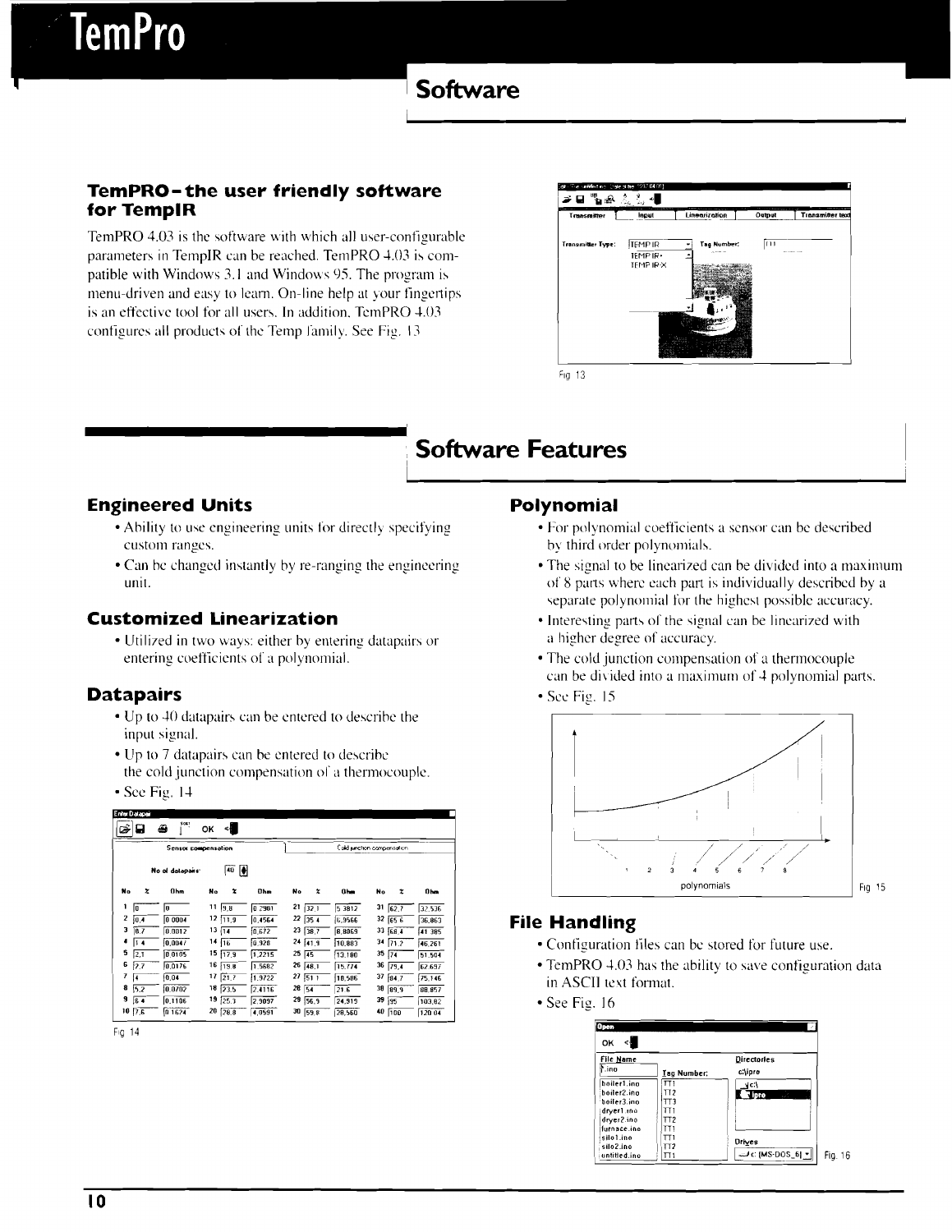#### **Documentation**

- Configuration protocols can be printed for future use.
- Protocols are timestamped for traceability and furnished with user space for calibration notes.
- Up to 128 characters, for documentation purposes, can be stored in the configuration file.

#### **On Screen Indication**

- TemPRO 4.03 will show the measuring values on screen in real time.
- Updating time is user selected.
- Values are displayed in numericals, meters, or bargraphs.
- A lineprinter simulation is a useful feature for startup procedure, etc.
- See Fig. 17

Also available on screen are output signal, terminal temperature, and sensor status.



Fig. 17

#### **Utilities**

- Field Calibration permits adjustment of the transmitter in one or two points.
- For this function the sensor/transmitter is subjected to a calibration source (e.g., oven).
- C. F are selectable at any time.

#### **Software Requirements**

- TempPro 4.03 is a Windows program.
- Runs on a PC with Win 3.1 or higher or Windows 95.
- Minimum processor requirements are 486, 3 MB free hard disk space and VGA display  $(640x480)$ .
- More information can be obtained in the user instructions.

#### Warranty

• TempIR is covered by a 5 year limited warranty.



Windows and Windows 95 are registered trademarks of Microsoft Corporation. PC is a registered trademark of IBM Corporation

Here's how to order...

- 1) Select the transmitter from page 8-2 in the JMS Southeast catalog as usual. However, when you get to selection  $#2$  (Type of Transmitter), choose either T for Standard TempIR, I for TempIR with Hart Protocol, or R for Intrinsically Safe TempIR.
- 2) Select the TempPro software program from page 8-2 in the JMS catalog. When you get to selection #6 (Software), choose "A".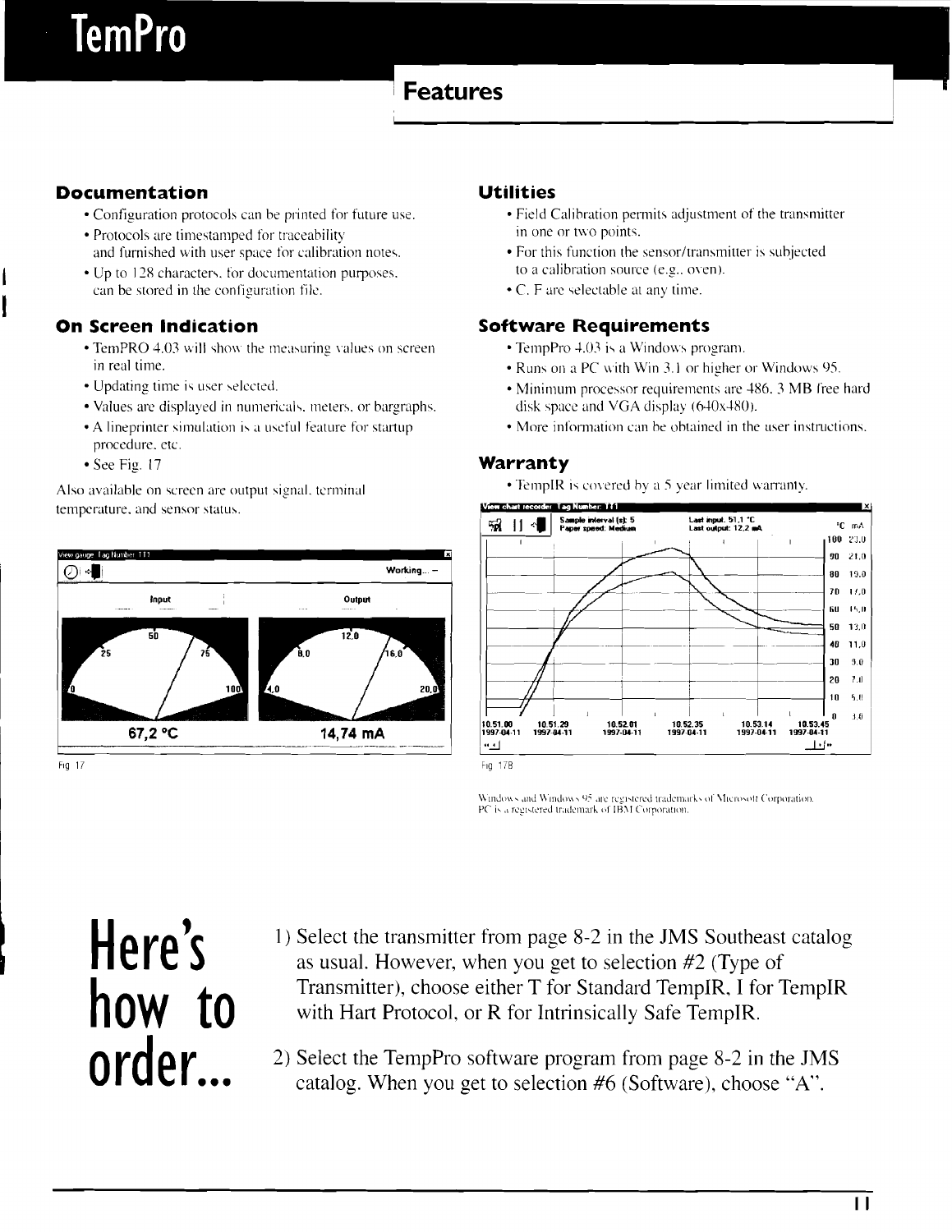lemplR

## **Inputs/Output**



# **Special<br>Introductory Offer**

Mention this promotion on your first order of TempIRsense and you'll receive a \$1200.00 training program on Temperature Measurement.

> This offer is only good on your first order of the TempIRsense System. (including sensor, transmitter, and software)

# **Call Today<br>800-873-1835**